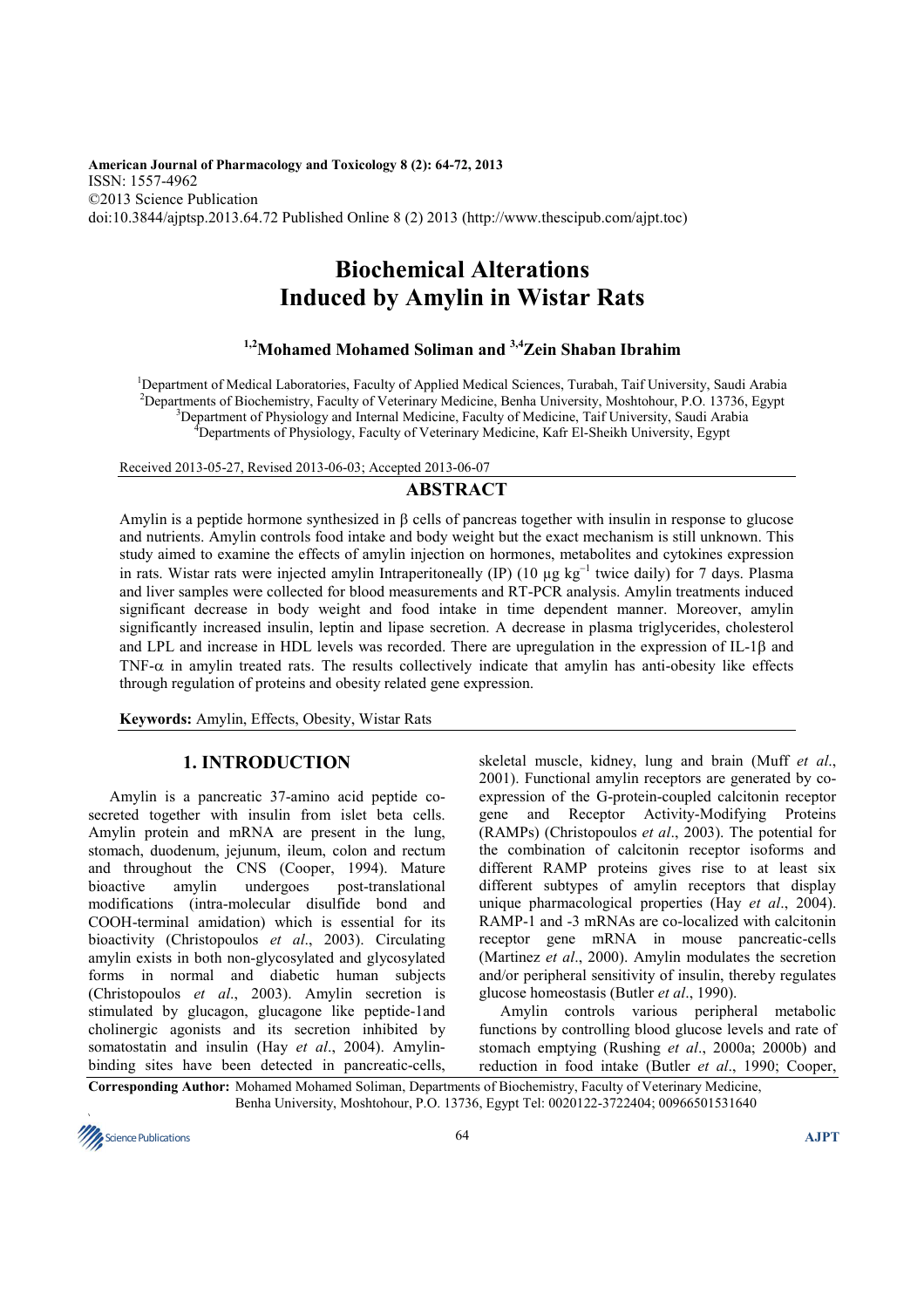1994). The effect of amylin on food intake affect mainly the short-term control of meal size as amylin injection transiently reduces food intake (Lutz *et al*., 1994; 1998). Moreover, mouse with targeted deletion of amylin gene has higher weight gain than wild type (Gebre-Medhin *et al*., 1998) and treatment with amylin antagonists increase food intake and body weight (Rushing *et al*., 2001). In rodents, amylin crosses the blood-brain barrier and binds to brain receptors located in brain areas involved in the regulation of energy homeostasis such as the area postrema/nucleus of the solitary tract region and the hypothalamus (Lutz *et al*., 2001). Central bolus infusion of amylin 100 pM into the third ventricle significantly decreased 24 h food intake by over 30% in rats (Rushing *et al*., 2000a; 2000b). Amylin circulates in the plasma at concentrations with a mean of  $3.4 \pm 0.7$  pM in lean subjects and  $4.7\pm0.9$  pM in obese subjects with normal glucose tolerance (Hartter *et al*., 1991). Furthermore, chronic peripheral or intracerebroventricular infusion of amylin into rats results in reduction in food intake and weight loss (Rushing *et al*., 2000a; 2000b; 2001). The acute glucoregulatory actions of exogenous amylin include inhibition of gastric emptying and glucagon secretion, with sustained amylin administration induced reduction in food intake and weight loss (Rushing *et al*., 2000a). Amylin-/-mice are healthy and exhibit enhanced glucose clearance and increased sensitivity to the diabetogenic effects of alloxan (Wang *et al*., 1999; Mulder *et al*., 2000). The physiological importance of the satiety effect of amylin is reflected by enhanced weight gain of amylin-/-mice, which also exhibit reduced responsivity to the anorectic actions of exogenous cholecystokinin and bombesin (Mollet *et al*., 2003). The concurrent infusion of amylin and leptin synergistically was shown to reduce food intake and body weight and specifically lowered fat mass, in Diet-Induced Obesity (DIO)-prone rats (Roth *et al*., 2008; Trevaskis *et al*., 2008). Moreover, amylin plus leptin mediated weight loss was reported to be not only through reduced food intake but also by enhancing systemic lipid metabolism manifested by significantly lowering plasma triglycerides and total cholesterol levels (Trevaskis *et al*., 2010). Liver like adipose tissue and many other tissues secrets numerous proteins that implicated in regulation of several pathways in body during health or disease named cytokines. The adipokines are implicated in glucose tolerance and insulin sensitivity (adiponectin and resistin), antiobesity function (leptin) and some cytokines such as IL-1, TNF- $\alpha$  and IL-6 that are involved in lipid metabolism and in inflammation and

stress response such as haptoglobin (Trayhurn and Beattie, 2001). Most of already established data focused on the effect of amylin on food intake and body weight but no clear studies elucidated the effect of amylin on insulin, leptin, lipid profiles and adiposity related cytokines expression and that was the target of this study.

#### **2. MATERIALS AND METHODS**

#### **2.1. Materials**

Rat amylin was obtained from sigma Aldrich, The Wistar albino rats were bought from Egyptian Co for experimental animals import, Helwan, Egypt. Vehicles and related materials were from ADWIA pharmaceutical company, Egypt, Heparinzed vacuteiner tubes, TriZol reagents, Poly dT, chloroform, ethanol and cytokines primers were from Wako pure chemicals, Osaka, Japan.

#### **2.2. Animals and Experimental Procedures**

All experimental procedures were approved by the dean of Scientific Research for Faculty of Applied Medical Sciences, Taif University, Saudi Arabia. Thirty male Wistar rats, 7 weeks age (220-240 g), were divided into two groups of fifteen rats each, were housed at room temperature ( $24\pm1$ °C) with a 12-h light and 12-h dark cycle and get open access to food intake. Rats were handled daily for 10 days to recover the stress and injection effect. First group (saline injected rats) were injected twice daily by saline and the second (amylin treated rats) were Intraperitoneally (IP) injected amylin twice daily in a dose of 10  $\mu$ g kg<sup>-1</sup> at morning and evening for 7 days. Six hours after the last injection, rats decapitated and blood and organs collected for various measurements. Food intake and body weight were measured as indicated in figures. Plasma was extracted and kept at -20°C till assays and liver samples were kept in TriZol reagent till RNA extraction and RT PCR analysis.

# **2.3. Biochemical Measurements**

Plasma glucose concentrations were measured using an automatic analyzer (COBAS MIRA, F. Hoffmann-La Roche, Basel, Switzerland). Plasma insulin was measured using commercial human kits from Peninsula, San Carlos, CA, USA. Plasma leptin was assayed using rat leptin ELISA kit (LINCO Research Inc., St. Charles, MO, USA). Plasma kit for pancreatic lipase was from Mabaret El Asafraa, Alexandria, Egypt. Lipid profiles were measured spectrophotometrically based on kits supplied by Wako Pure chemicals, Osaka, Japan.

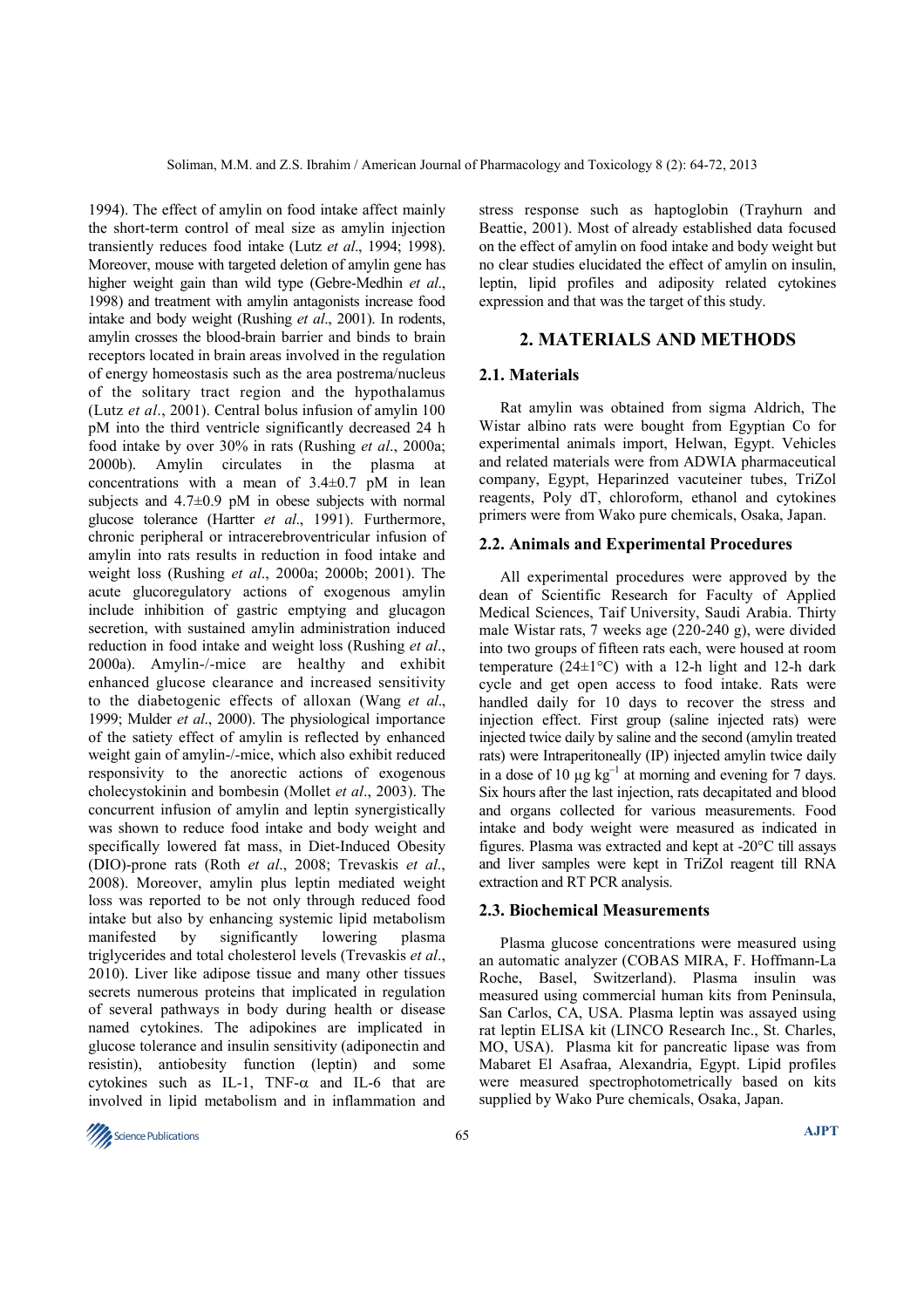**Table 1.** PCR cycle of respective genes are shown, while temperature and time of denaturation and elongation steps of each PCR cycle are 94°C, 30 s and 72°C, 60 s, respectively mRNA Forward Forward Reverse **Reverse** Annealing

| mRNA                    | Forward         | Reverse        | Annealing                     |
|-------------------------|-----------------|----------------|-------------------------------|
| $\beta$ -actin (628 bp) | 5'- ATGTACGTAGC | 5'-TCCACACAGAG | Annealing at $56.5^{\circ}$ C |
|                         | CATCCAGGC-3     | TACTTGCGC-3'   | for 1 min sec for 25 cycles   |
| TNF- $\alpha$ (360 bp)  | 5'- GTAGCCCACGT | 5'- CCCTTCTCCA | Annealing at $56^{\circ}$ C   |
|                         | CGTAGCAAA-3     | GCTGGAAGAC-3'  | for 1 min                     |
| IL-1 $\beta$ (218 bp)   | 5'-ATGGCAACCGT  | 5'-GCTCGAAAAT  | Annealing at $60^{\circ}$ C   |
|                         | ACCTGAACCCA-3   | GTCCCAGGAA-3'  | for $30 \text{ sec}$          |

# **2.4. RT-PCR Analysis and Gene Expression**

Livers samples were collected from all rats and flash frozen in liquid nitrogen and subsequently stored at - 70°C. Frozen liver samples (approximately 100 mg of tissue per sample) were immediately added to 1 mL of TRIzol reagent (Invitrogen, Carlsbad, CA) and homogenized using a Polytron 300D homogenizer (Brinkman Instruments, Westbury, NY). One milliliter of the tissue homogenate was transferred to a microfuge tube and total RNA was extracted via chloroform extraction followed by nucleic acid precipitation with isopropanol. The pellet was washed with 75% ethanol and resuspended in molecular biology grade water. Nucleic acid concentration was determined by o.d. 260 nm (Smart-Spec; Bio-Rad Laboratories, Hercules, CA) and RNA integrity was evaluated using an Agilent bioanalyzer (model 2100; Agilent Technologies, Foster City, CA).

RNA (1µg) was treated at 72°C for 5 min and reverse transcribed using 100 units of Moloney murine leukemia virus reverse transcriptase (Gibco), 50 pmol of poly (dT) primer and 20 nmol of dNTPs in a total volume of 10 µL at 37°C for 1 h. After heating at 94°C for 5 min, PCR amplification was performed with 2.5 units Taq polymerase (Perkin-Elmer, Foster City, CA, USA), 3 mM MgCl2 and 50 pmol of forward and reverse primers specific for respective genes in a total volume of 50  $\mu$ L. The PCR conditions for different tested genes are shown in **Table 1**. After electrophoresis in 1.5% agarose gel, the PCR products were stained with ethidium bromide and visualized under UV lamp. Intensities of PCR bands were analyzed densitometrically using NIH Image program (http://rsb.info.nih.gov/nih-image/).

#### **2.5. Statistical Analysis**

Results are expressed as means  $\pm$  S.E. of independent experiments. Statistical analysis was done using ANOVA and Fischer's post hoc test, with  $p<0.05$  being considered as statistically significant.

# **3. RESULTS AND DISCUSSION**

### **3.1. Effect of Amylin on Body Weight and Food Intake Changes in Wistar Rats**

This study was carried out to identify the effect of amylin on food intake and body weight. As shown in **Fig. 1**, amylin injection induced significant  $(p<0.05)$ decrease in food intake (**Fig. 1A**), start from day 2  $(67\pm10\degree\%)$  and continued until day 7 of experiment (34±10 %). Consistent decrease in body weight (**Fig. 1B**) was recorded (from  $180±4$  g at 2 days from injection to 140±6 g at 7 at days of treatment).

# **3.2. Effect of Amylin on Plasma Levels of Insulin, Glucose, Leptin and Lipase in Wistar Rats**

Amylin injection twice daily for 7 days induced significant ( $p<0.05$ ) changes in various hormones and metabolites. The anti-obesity like effects of amylin was clear through its effect on insulin, leptin and lipase levels. As seen in **Fig. 1C**, amylin induced a significant increase in insulin  $(30.2\pm2.17 \text{ versus } 14.25\pm1.75 \text{ µIU})$ mL<sup>-1</sup>) in amylin injected rats compared to saline injected rats respectively. The increase in insulin level leads to a concomitant decrease in glucose levels (150±5.5 versus 89±3.56 mg dl<sup>-1</sup>) in amylin injected rats compared to saline injected rats respectively (**Fig. 1D**). Moreover, there is an increase in leptin levels  $(2.6 \pm 0.2 \text{ ng } \text{mL}^{-1}$  for amylin treated rats versus  $1.03 \pm 0.11$  ng mL<sup>-1</sup> in control respectively) as seen in **Fig. 1E**. The changes in lipase levels showed an increase in lipase levels (29.62±3.95 U/L versus 11.5±1.04 in treated and control respectively). As, lipase acts as a lipolytic agent to increase fatty acids oxidation and lowers TG levels in blood as seen in amylin injected rats (**Fig. 1F**).

## **3.3. Effect of Amylin on Lipid Profiles in Wistar Rats**

Next, we tested the effect of amylin on cholesterol, triglycerides, low and high density lipoproteins.

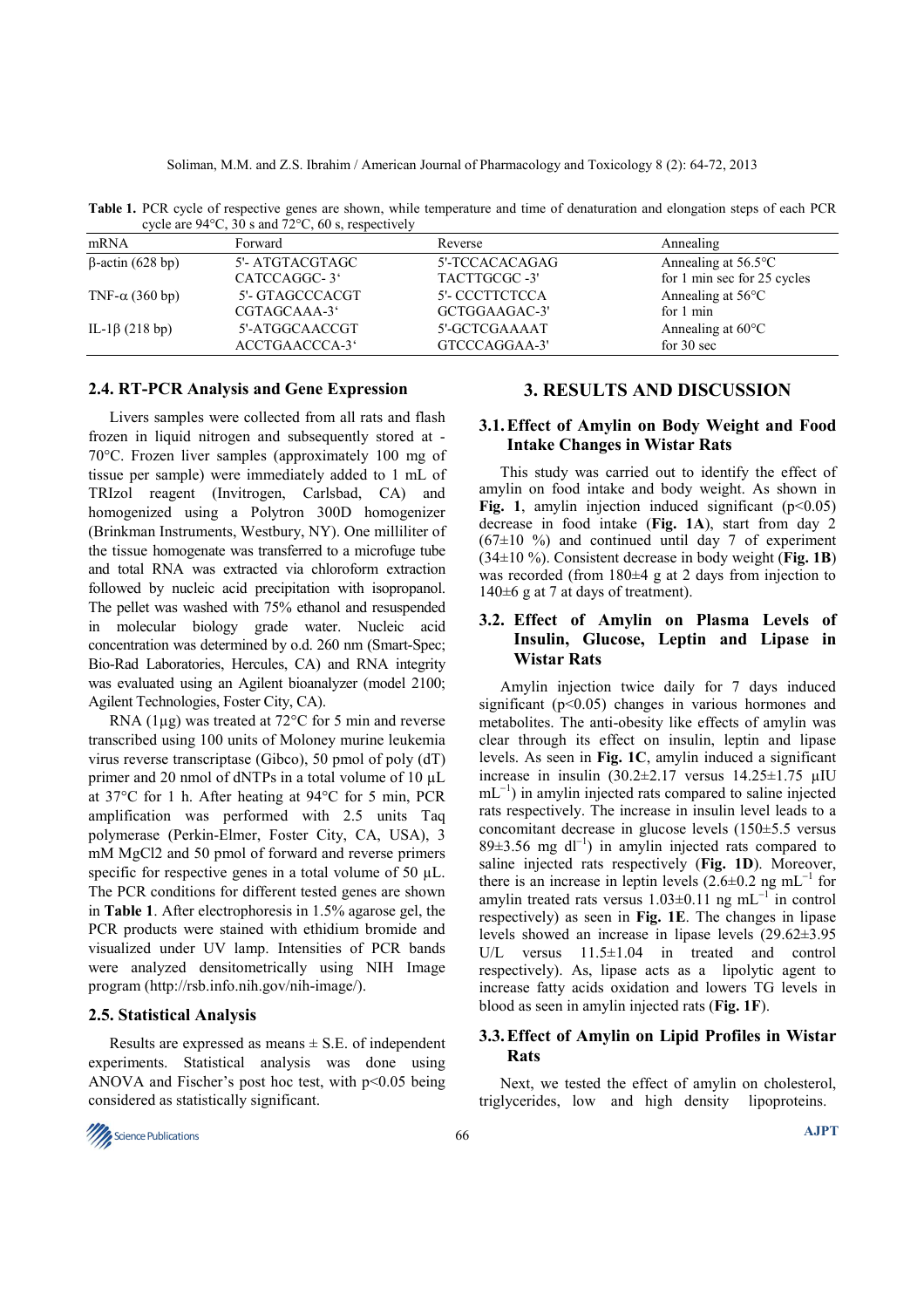

**Fig. 1.** Changes in food intake (A), body weight (B), insulin (C), glucose (D), leptin (E) and lipase (F) after amylin injection in Wistar rats. Rats were injected intraperitoneally (IP) in doses of 10 μg kg<sup>-1</sup> twice daily for 7 days. Blood was collected 6 h after last amylin dose injection and plasma was extracted for various biochemical measurements described in materials and methods. Values are means  $\pm$  S.E. of 10 different rats. \*p<0.05 vs. control (saline injected rats)

**Science Publications** 67 **AJPT**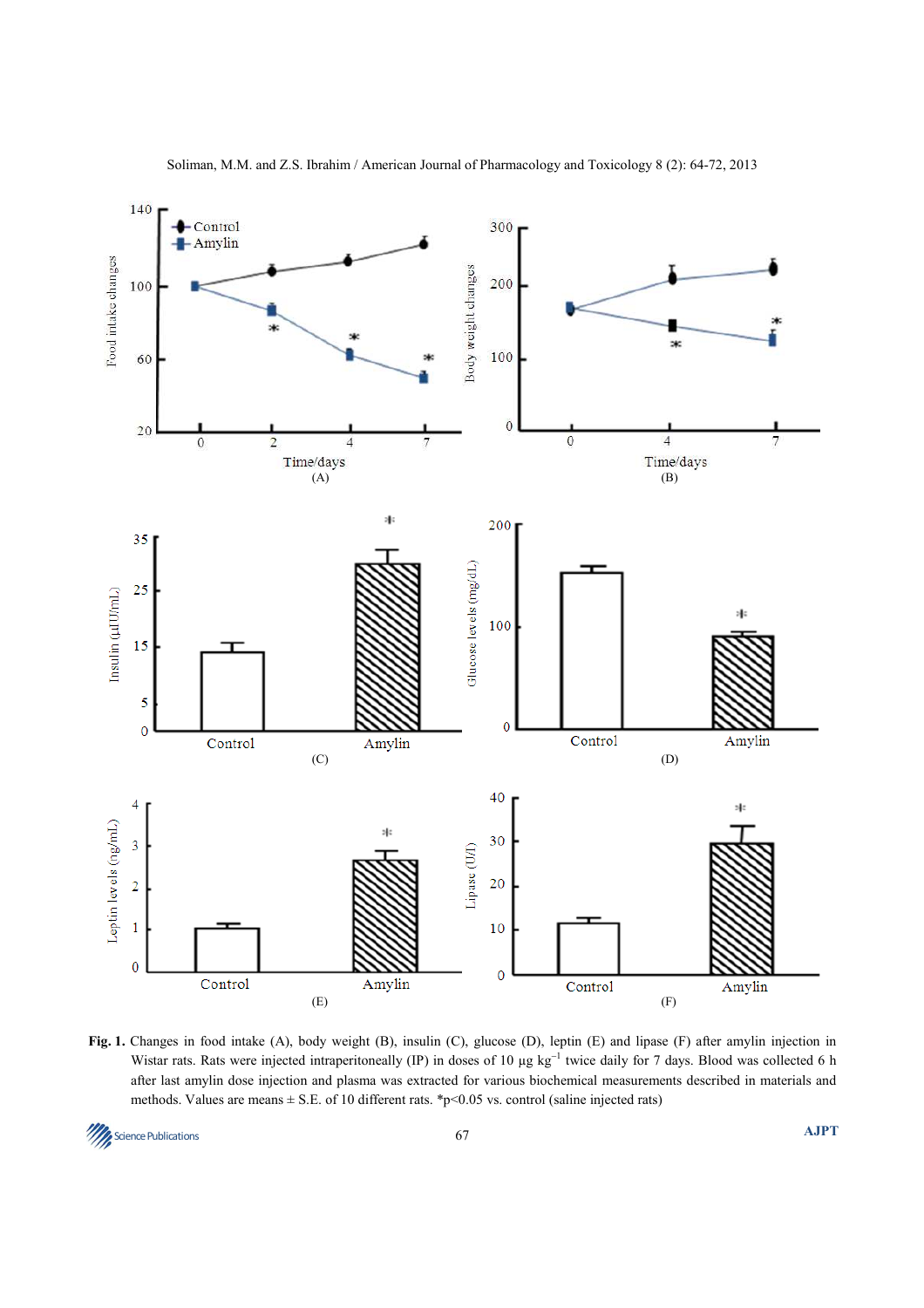

**Fig. 2.** Changes in plasma cholesterol, triglycerides, LDL and HDL after amylin injection in Wistar rats. Rats were injected amylin (10 µg/kg/day) IP twice daily for 7 days. Blood was collected 6 h after last dose injected and plasma was assayed for cholesterol, triglycerides, LDL and HDL as described in materials and methods. Values are means ± S.E. of 10 different rats. \*p<0.05 vs. control (saline injected rats)

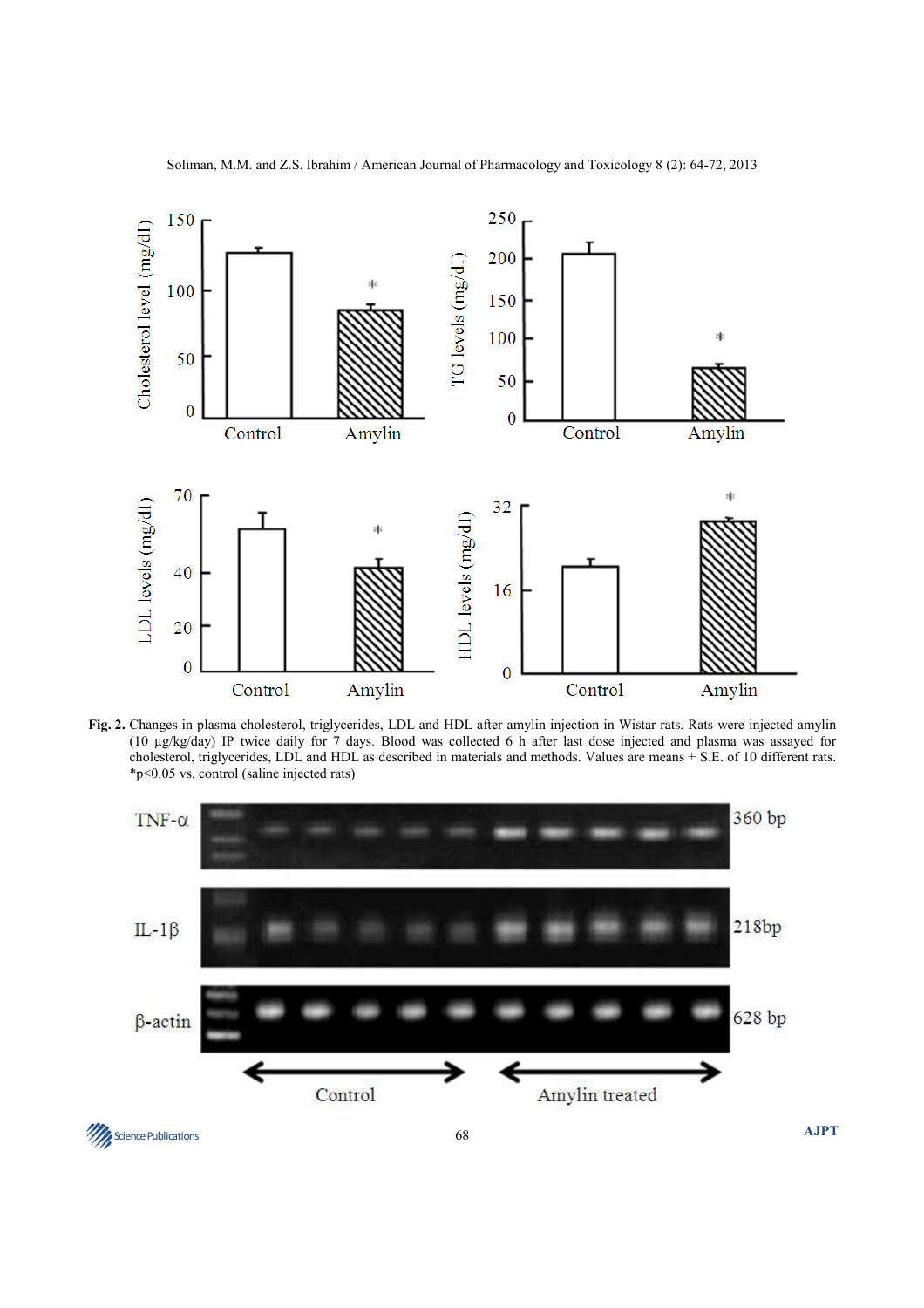

**Fig. 3.** RT-PCR analysis of TNF- $\alpha$ , IL1-β  $\Box$  and β-actin as house keeping gene in liver of wister rats. Rats were treated intraperitonealy (ip) with either saline or amylin (10  $\mu$ g kg<sup>-1</sup>) twice daily for 7 days. RNA was extracted and reverse transcribed (1 µg) and RT-PCR analysis was carried out as seen in upper bands for TNF-α, IL1-βand b-actin. The densitometric analysis of expressed bands (lower columns) was normalized with that of β-actin relative to control. Values are means ±SEM obtained from 5 different rats. \*p<0.05 vs. compared to control. All samples were normalized on the basis of βactin expression

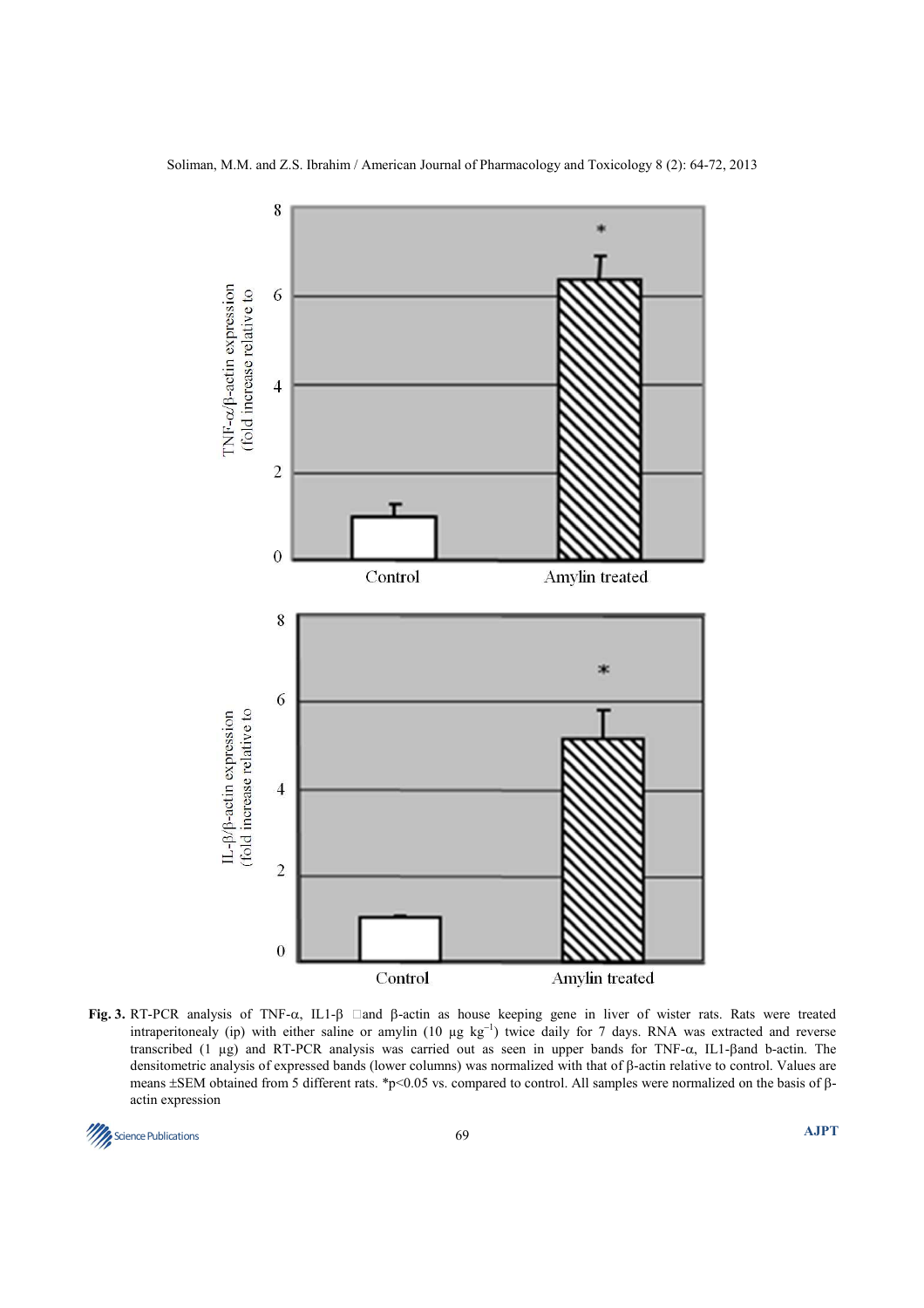**Figure 2** shows that amylin induced significant  $(p<0.05)$ decrease in cholesterol (124±5.6 versus 82.5±3.2 mg dl<sup>-1</sup>), triglycerides (207.5±15.5 versus 65 ± 5.4 mg dl<sup>-1</sup>) and LDL  $(40.75 \pm 5.06$  versus  $56 \pm 5.7$  mg dl<sup>-1</sup>) and an increase in HDL (28.75±0.75 versus 20.25±1.54 mg dl<sup>-1</sup>) for amylin and control treated rats respectively.

# **3.4. Effect of Amylin Injection on liver IL-1**β **and TNF-** α **Expression in Wistar Rats**

RNA was extracted from liver and reverse transcribed using RT-PCR analysis to examine effects of amylin on cytokines expression. As seen in **Fig. 3**, amylin upregulated IL-1 $\beta$  and TNF- $\alpha$  expression in liver of Wistar rats. IL-1 $\beta$  and TNF- $\alpha$  expressions were increased significantly in amylin injected rats compared to control. When their expression normalized with β-actin, the expression was 5 fold increase for TNF-α and 4 folds for IL-1β.

# **4. CONCLUSION**

Present findings showed that injection of amylin reduced food intake and body weight gain in a time dependent manner. Previous reports showed that amylin administration to rats or mice before meal resulted in reduction of food intake (Butler *et al*., 1990). Moreover, treatment of rats with amylin antagonists increases food intake and body weight that mediated through central effect of amylin (Rushing *et al*., 2000a; 2000b; Rushing, 2003). The amylin induced reductions in food intake and body weight may be through amylin-inhibition of gastric emptying and gastric acid secretion. It was reported that a central bolus infusion of amylin 100 pM into the third ventricle significantly decreased 24 h food intake by over 30% in rats (Rushing *et al*., 2000a). Amylin induced weight loss in our study may be through its satiety effect because amylin was shown to cause anorexia through its effect on brain serotonin levels by increasing the transport of the precursor tryptophan into the brain (Chance *et al*., 1992). Serotonin reduced the size and duration of meals as well as the rate of eating. Indeed, the satiety effect of amylin was proved by enhanced weight gain of amylin-/-mice, which exhibit reducing response to the anorectic actions of exogenous cholecystokinin and bombesin (Mollet *et al*., 2003). The cause for hypoglycemia in this study is primary due to the inhibitory effect on food intake in addition to the inhibitory effect of amylin on glucagon (Wang *et al*., 1999) and secondary to the increase in leptin and insulin levels. In our study, amylin injection increased insulin

levels in agreement with the facts showed that amylin infusion alone led to marked increases in plasma insulin (Ye *et al*., 2001) and insulin resistance states (Kahn *et al*., 1999). Amylin's best-known peripheral action is a potent inhibition of stomach emptying and that consistent with the hypothesis that amylin is involved in the regulation of energy balance (Young, 1997).

Importantly and analogously to insulin, amylin reduces food intake without making animals ill. Moreover, there is a sufficient evidence to include amylin with insulin and leptin as circulating adiposity signal to the brain (Roth *et al*., 2008). Obese individuals are at increased risk for diabetes, hypertension, renal failure and other cardiovascular diseases (Hall, 2003; Havel, 2004; Trayhurn and Beattie, 2001). Clinical and animal studies have confirmed a strong relationship between obesity and hypertension as well as diabetes (Sironi *et al*., 2004). Amylin treatment increased leptin secretion significantly relative to control. The amylininduced leptin induction may be through insulin induction as consistent interaction between insulin and leptin was reported in vivo and vitro (Havel, 2000). Our findings showed that amylin induced significant decrease in cholesterol, triglycerides, LDL and an increase in HDL. These findings clearly confirm that amylin has leptin like actions or at least amylin induced its effect through stimulating the secretion of lipolysis related proteins as leptin and lipase. Other studies (Trevaskis *et al*., 2008; 2010) reported that amylin plus leptin-mediated synergistic effect on weight loss through not only reduction in food intake but also by enhancing systemic lipid metabolism in accordance with our findings. Moreover, amylin reduced plasma triglycerides by 31%, cholesterol by 10% compared with vehicle controls through increase in lipase secretion that has a potential role in lipolysis (Roth *et al*., 2008). It have been shown that amylin-induced secretion of IL-1β and IL-6 in human glioma cells and obesity is associated with increase in cytokine profiles and amylin levels correlate with the degree of body adiposity (Gitter *et al*., 2000; Sironi *et al.*, 2004). The brain's role in feeding is often traced to the concept of energy homeostasis, that managed by two sets of signals. One set arises from tissue stores, especially adipose tissue and referred as long-term signaling (Halford and Blundell, 2000; Blundell, 2006). The second chemical signals include leptin, insulin and certain cytokines, possibly amylin, visfatin and adiponectin (Blundell, 2006). Among such cytokines are TNF and IL-1β that play a role in inflammatory mediators of type 2 diabetes and obesity (Masters *et al*., 2010; Roth *et al*., 2006). The increase in IL-1β and TNF reported in this study may be associated

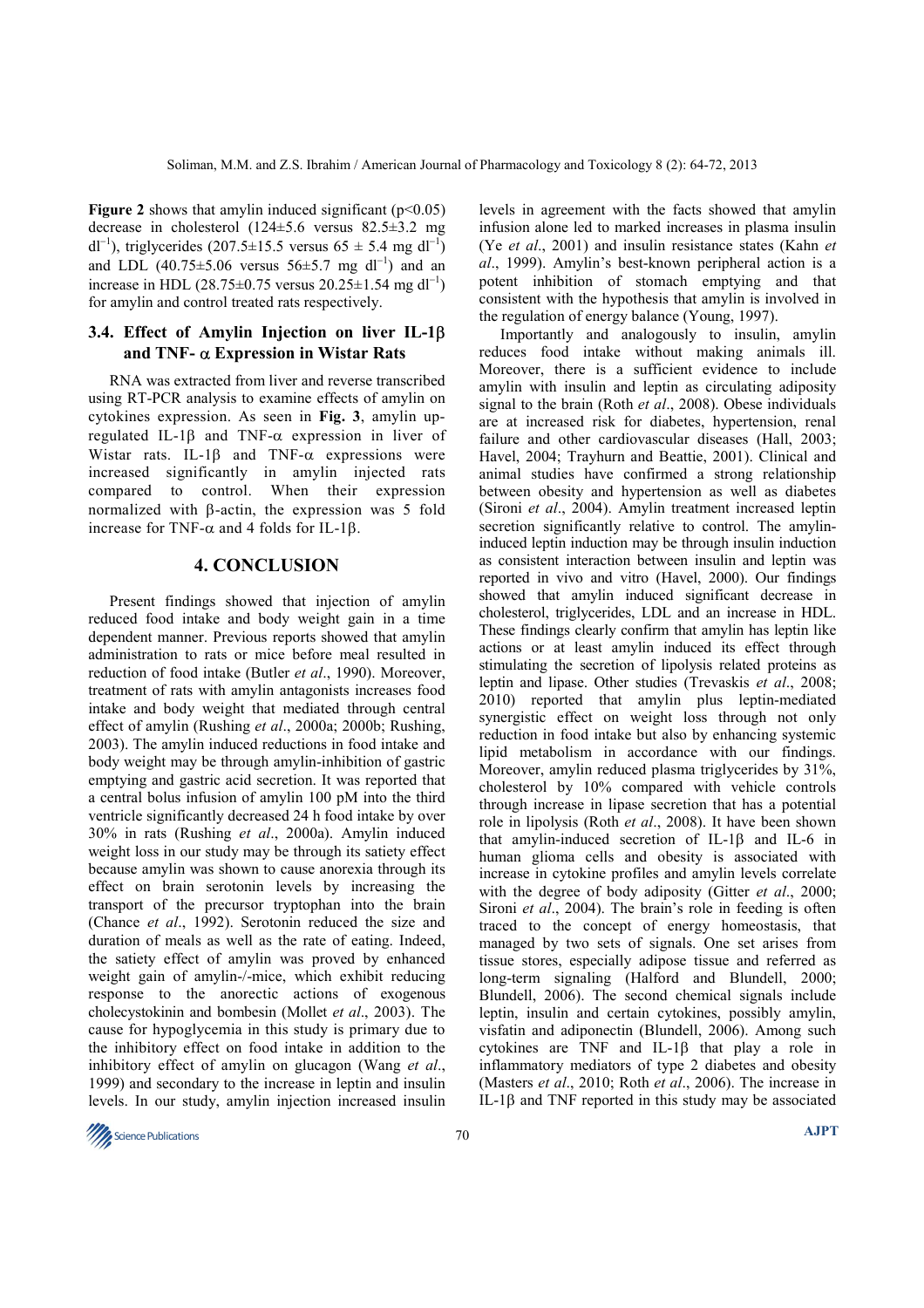with the increase in leptin and or insulin secretion. As, amylin increased the expression of IL-1 β and IL-5 in macrophages and eosinophils respectively (Zhou *et al*., 2010) and increased IL-1 and TNF in murine microglia cells (Yates *et al*., 2000). IL-1 is involved in the pathogenesis of type 1 diabetes and is a risk factor for type 2 diabetes (Spranger *et al*., 2003). So the increase in IL-1 may be secondary to the increase in insulin and leptin reported in this study, as insulin stimulates leptin secretion and expression (Sachot *et al*., 2004). Moreover, several cytokines, such as IL-1 β, IFN- γ, TNF-α, leptin, resistin, adiponectin and visfatin, diversely regulate pancreatic βcell function (Wang *et al*., 2010) and that explains the increase in TNF expression in liver. Collectively the effects of amylin on cytokines secretion and expression need further *in vitro* studies to outline such regulation mechanism. In conclusion, this study showed that amylin has anti-obesity like actions through its modulation of leptin and insulin secretion, decrease in food intake, body weight and modulation of obesity related cytokines.

## **5. ACKNOWLEDGMENT**

This study was supported in part by a Grant-in-Aid of the dean of Scientific Research (No.845-1-1431), Faculty of Applied Medical Sciences, Taif University, Saudi Arabia.

#### **6. REFERENCES**

- Blundell, J.E., 2006. Perspective on the central control of appetite. Obesity, 4: 160S-163S. PMID: 16931499
- Butler, P.C., J. Chou, W.B. Carter, Y.N. Wang and B.H. Bu *et al*., 1990. Effects of meal ingestion on plasma amylin concentration in NIDDM and nondiabetic humans. Diabetes, 39: 752-756. PMID: 2189768
- Chance, W.T., A. Balasubramaniam, I. Thomas and J.E. Fischer, 1992. Amylin increases transport of tyrosine and tryptophan into the brain. Brain Res., 593: 20- 24. DOI: 10.1016/0006-8993(92)91257-F
- Christopoulos, A., G. Christopoulos, M. Morfis, M. Udawela and M. Laburthe *et al*., 2003. Novel receptor partners and function of receptor activitymodifying proteins. J. Biol. Chem., 278: 3293-3297*.* PMID: 12446722
- Cooper, G.J., 1994. Amylin compared with calcitonin gene-related peptide: Structure, biology, and relevance to metabolic disease. Endocr. Rev., 15: 163-201. PMID: 8026387
- Gebre-Medhin, S., H. Mulder, M. Pekny, G. Westermark and J. Tornell *et al*., 1998. Increased insulin secretion and glucose tolerance in mice lacking islet amyloid polypeptide (amylin). Biochem. Bioph. Res. Commun., 250: 271-277. PMID: 9753619
- Gitter, B.D., L.M. Cox., C.D. Carlson and P.C. May, 2000. Human amylin stimulates inflammatory cytokine secretion from human glioma cells. Neuroimmunomodulation, 7: 147-152*.* PMID: 10754402
- Halford, J.C. and J.E. Blundell, 2000. Separate systems for serotonin and leptin in appetite control. Ann. Med., 32: 222-232. PMID: 10821329
- Hall, J.E., 2003. The kidney, hypertension and obesity. Hypertension, 41: 625-633. PMID: 12623970
- Hartter, E., T. Svoboda, B. Ludvik, M. Schuller and B. Lell *et al*., 1991. Basal and stimulated plasma levels of pancreatic amylin indicate its cosecretion with insulin in humans. Diabetologia, 34: 52-54*.* PMID: 2055340
- Havel, J.P., 2004. Hormones: Regulation of energy balance and carbohydrate/lipid metabolism. Diabetes, 53: S143-151. PMID: 14749280
- Havel, P.J., 2000. Role of adipose tissue in body-weight regulation: Mechanisms regulating leptin production and energy balance. Proc. Nutr. Soc., 59: 359-371*.* PMID: 10997652
- Hay, D.L., G. Christopoulos, A.Christopoulos and P.M. Sexton, 2004. Amylin receptors: Molecular composition and pharmacology. Biochem. Soc. Trans., 32: 865-867. PMID: 15494035
- Kahn, S.E., S. Andrikopoulos and C.B. Verchere, 1999. Islet amyloid: A long-recognized but underappreciated pathological feature of type 2 diabetes. Diabetes, 48: 241-253*.* PMID: 10334297
- Lutz, T.A., A. Mollet, P.A. Rushing, T. Riediger and E. Scharrer, 2001. The anorectic effect of a chronic peripheral infusion of amylin is abolished in Area Postrema/Nucleus of the Solitary Tract (AP/NTS) lesioned rats. Int. J. Obes. Relat. Metab. Disord., 25: 1005-1011. PMID: 11443499
- Lutz, T.A., E. Del Prete and E. Scharrer, 1994. Reduction of food intake in rats by intraperitoneal injection of low doses of amylin. Physiol. Behav., 55: 891-895*.* PMID: 8022910
- Lutz, T.A., R. Rossi, J. Althaus, E. Del Prete and E. Scharrer, 1998. Amylin reduces food intake more potently than Calcitonin Gene-Related Peptide (CGRP) when injected into the lateral brain ventricle in rats. Peptides, 19: 1533-1540. PMID: 9864060
- Martinez, A., S. Kapas, M.J. Miller, Y. Ward and F. Cuttitta, 2000. Coexpression of receptors for adrenomedullin, calcitonin gene-related peptide, and amylin in pancreatic beta-cells. Endocrinology, 141: 406-411. PMID: 10614663